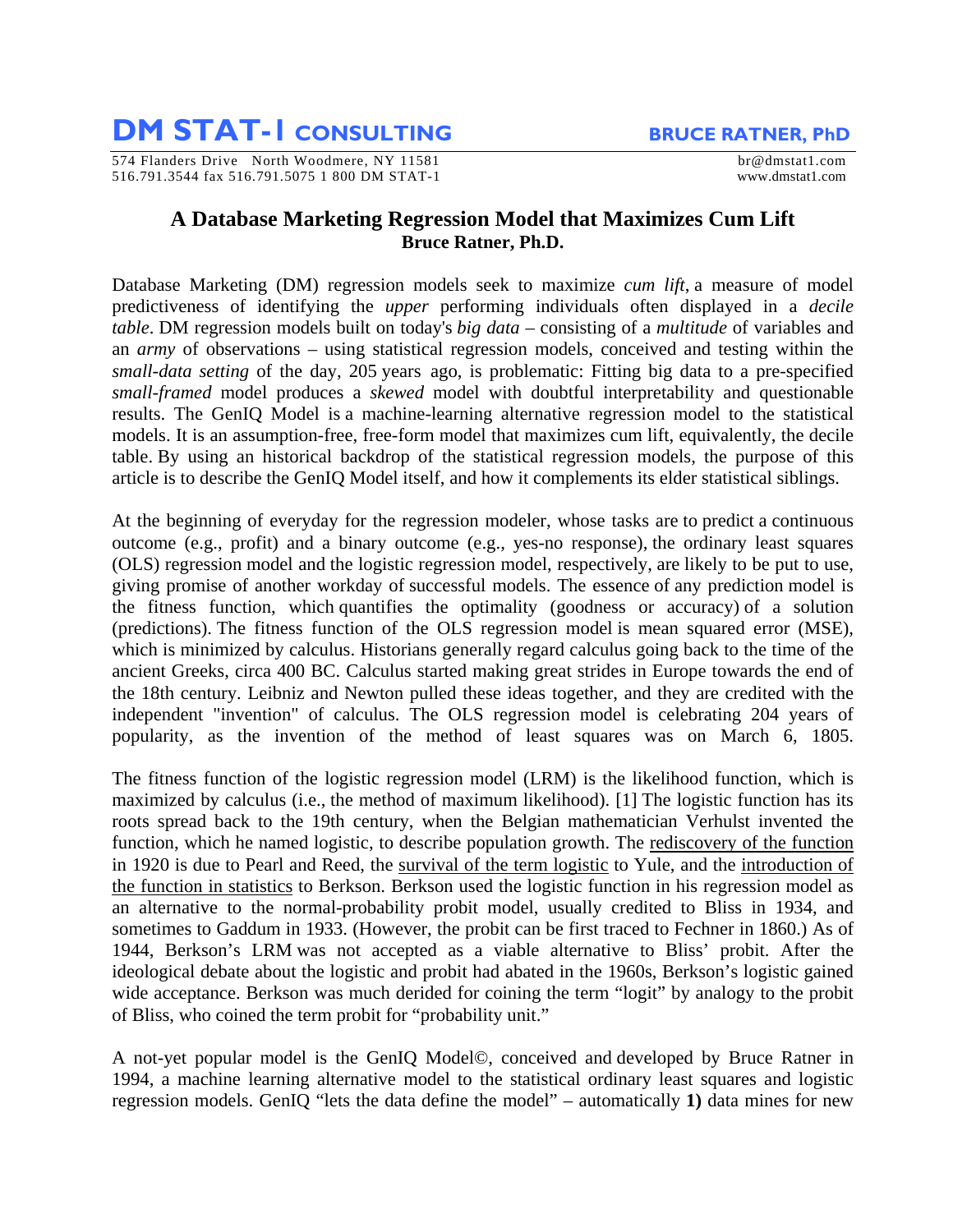variables, **2)** performs variable selection, and **3)** specifies the model – so as it maximizes cum lift, equivalently, "optimize the decile table," i.e., to fill the upper deciles with as much profit/many responses as possible. [2] [3] GenIQs fitness function is the cum lift/decile table, which is maximized by the Darwinian inspired machine learning paradigm of genetic programming (GP). [4] Operationally, optimizing cum lift is creating the best possible descending ranking of the target variable (outcome) values. Thus, GenIQs prediction is that of identifying individuals, who are most-likely to least-likely to respond (for a binary outcome), or who contribute large profits to small profits (for a continuous outcome). Historians trace the first use of the decile table, originally called a "gains chart" with roots in the "direct mail" business, circa wee 1950s. [5] The gains chart is hallmarked by solicitations found inside the covers of matchbooks. More recently, the decile table has transcended the origin of the gains chart toward a generalized measure of model performance. (The term "decile" was first used by Galton in 1882. [6]) Historians cite the first experiments with GP by Stephen F. Smith (1980) and Nichael L. Cramer (1985), as described in the seminal book *Genetic Programming: On the Programming of Computers by Means of Natural Selection* by John Koza (1992), who is considered the inventor of GP.

Despite GenIQs easy implementation (simply drop the GenIQ equation into the scoring database), it is not-yet the everyday regression model due to:

1) Unsuspected equation – GenIQs output are the visual display called a parse tree, depicting the GenIQ Model, and the GenIQ Model "equation," which is a computer program/code. The regression modeler, anticipating an equation of the form  $Y = b_0 + b_1X1 + b_2X2 + ... + b_nX_n$ , is stupefied when s/he unsuspectedly sees, say,

for the Pythagorean Theorem  $\mathbf{d} = \sqrt{(\mathbf{l}^2 + \mathbf{h}^2)}$  where d=diagonal, l=length and h=height are the sides of a right triangle, and SQRT=square root function, the GenIQ computer code:

$$
x1 = height;\nx2 = x1*x1;\nx3 = length;\nx4 = x3*x3;\nx5 = x2 + x3;\nx6 = SQRT(x5);\ndiagonal = x6;
$$

2) Ungainly interpretation – The GenIQ parse tree and computer code can be a "bit much" to grasp (for unknown models/solutions). The visual display provides the modeler with an ocular sense, albeit mote, of comfort and confidence for understanding and using the GenIQ Model. The GenIQ tree for the Pythagorean Theorem (below) is not so ungraspable because the solution is well known (it is the sixth most famous equation [7]).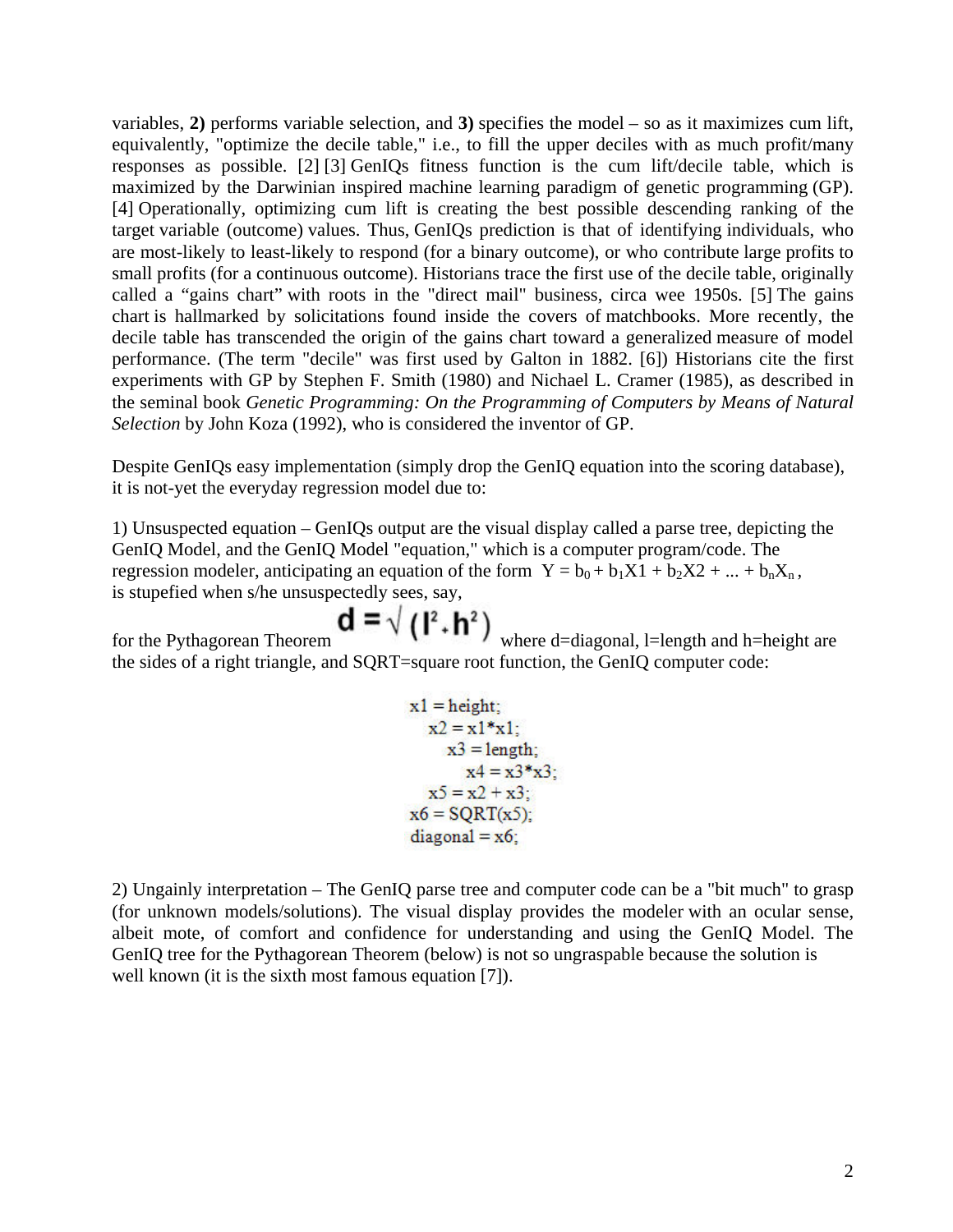

The GenIQ tree, although not a "black box" like most other machine learning methods, gives the modeler a graphic, albeit Picasso-like, to make sense of. GenIQ for the everyday regression model (of unknown solution) produces a GenIQ tree defined by "branches" formed by yellow-boxed predictor variables attached to various numbers of turquoise-boxed functions (like that of the Pythagorean-GenIQ tree).

GenIQs tree and computer code represent **feature #3** of GenIQ: The GenIQ Model serves as a nonstatistical, machine learning (ML) regression method that automatically specifies the model for the problem at hand. As well, the GenIQ tree represents **feature #1** of GenIQ: The GenIQ Model automatically data mines for new variables. Continuing with the Pythagorean illustration, there are four new variables (branches): new\_var1=(height X height); new\_var2=(length X length); new var3=(new var1 + new var2); and lastly, new var4=SQRT(new var3), which is the model itself. Thus, the GenIQ Model serves as a unique data mining method creating new variables – that can not be intuit – via the GP process, which evolves structure (new variables) "without explicit programming" (Adams, 1959). [8] Moreover, appending the new variables to the dataset with the original variables for building a statistical regression model produces a hybrid statistics-ML model, along with the regression coefficients that provide the regression modeler the necessary comfort level for model acceptance.

For the regression modeler, interpretability is "all about the regression coefficients." The regression coefficients provide the key to how the model works: Which predictor variables are most important, in rank order? What effect does each predictor variable have on the target variable? (It is not well known that the standard method of interpreting regression coefficients often leads to an incorrect interpretation of the regression model, specifically, the two questions stated above. [9]) GenIQ has no coefficients (as it is not a statistical method), but provides the answer to the first question by way of **feature #2** of GenIQ: The GenIQ Model provides a unique variable selection of important predictor variables by ranking [10] the relationship between each predictor variable with the target variable – accounting for the presence of the other predictor variables jointly considered. As for the second question, GenIQ provides the answer by analyzing the decile table.  $[11] [12]$ 

Present Note: With two checks against it: Why use GenIQ? How will GenIQ ever become popular? GenIQ is the appropriate model where the decile table is the unquestionable measure of model performance. For other instances, a trade-off has to be made between GenIQs performance and no coefficients versus statistical regression's interpretability and use of